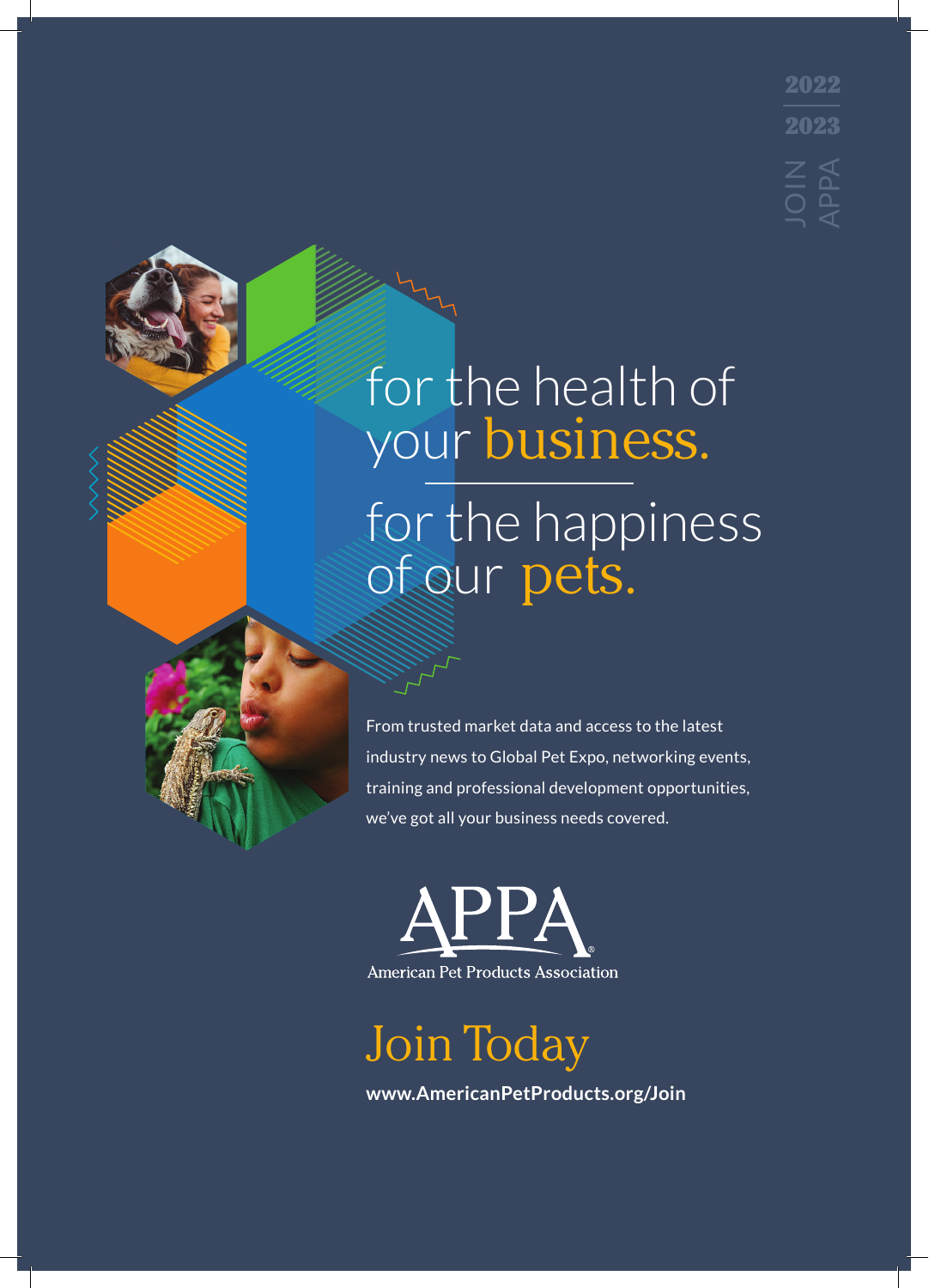# Eligibility Requirements for APPA Membership

#### MANUFACTURERS

**Applicants must be a pet product manufacturer, importer or brand holder**

- Membership application that includes:
	- A brochure, website or advertisement
	- Sales invoice to a retailer, distributor or wholesaler\*
	- Matching shipping document
- **◆ 75% of your income must come from** manufacturing, importing or sourcing pet products
- $\blacktriangleright$  \$1,000 joining fee + annual dues to activate membership

*\*Domestic manufacturers must show a transaction originating from their facility in the U.S. International applications do not have to originate or ship to a location in the U.S.*

#### MANUFACTURER REPRESENTATIVES

#### **Applicants must represent pet product manufacturers**

- Applicants must provide contact information for at least two manufacturers\* that they are currently representing
- $\bigtriangledown$  \$350 joining fee + annual dues to activate membership

*\*References do not have to be APPA members.*

#### RIGHT START

#### **1 year associate membership for start-up companies**

- Membership application that includes:
	- Proof the business is a legal entity\*
	- Proof the business is actively engaged in launching a pet product
- Pet Products must be intended for sale to retailers, distributors or wholesalers
- $\blacktriangleright$  \$350 joining fee + dues to activate membership

*\*Visit our webpage for more information on acceptable forms of proof for establishing eligibility for the Right Start membership category.*

#### **LIVESTOCK**

**Applicants must breed/sell companion animals (dogs, cats, fish, birds, small animals, reptiles, equines)**

- $\blacktriangleright$  Membership application that includes:
	- A brochure, website or advertisement
	- Sales invoice
	- Matching shipping document
- All livestock must be intended for sale at the retail level
- $\bigtriangledown$  \$1,000 joining fee + annual dues to activate membership

| APPA JUINING FEE AND MEMBERSHIP DUES                    |                                                                                                        |                                                                                                                          |
|---------------------------------------------------------|--------------------------------------------------------------------------------------------------------|--------------------------------------------------------------------------------------------------------------------------|
| <b>WORLD WIDE SALES OF PET</b><br><b>PRODUCTS (USD)</b> | <b>U.S. MANUFACTURERS AND</b><br><b>LIVESTOCK SUPPLIERS</b><br>\$1,000 Joining Fee + Annual Dues (USD) | <b>NON-U.S. MANUFACTURERS AND</b><br><b>LIVESTOCK SUPPLIERS</b><br>$\frac{1}{2}$ \$1,000 Joining Fee + Annual Dues (USD) |
| Under \$500,000                                         | \$840                                                                                                  | \$1,170                                                                                                                  |
| \$500,000 to \$2,000,000                                | \$1,235                                                                                                | \$1,650                                                                                                                  |
| \$2,000,000 to \$5,000,000                              | \$2,395                                                                                                | \$3,085                                                                                                                  |
| \$5,000,000 to \$10,000,000                             | \$4,650                                                                                                | \$5,430                                                                                                                  |
| \$10,000,000 to \$15,000,000                            | \$7,560                                                                                                | \$8,250                                                                                                                  |
| \$15,000,000 to \$25,000,000                            | \$8,600                                                                                                | \$9,480                                                                                                                  |
| \$25,000,000 to \$50,000,000                            | \$10,275                                                                                               | \$11,360                                                                                                                 |
| \$50,000,000 to \$100,000,000                           | \$12,100                                                                                               | \$12,840                                                                                                                 |
| $$100,000,000+$                                         | \$16,650                                                                                               | \$17,775                                                                                                                 |
| <b>MANUFACTURER REPRESENTATIVE</b>                      | \$350 Joining Fee + Annual Dues of \$570                                                               |                                                                                                                          |
| <b>RIGHT START</b>                                      | \$350 Joining Fee + Annual Dues of \$570                                                               |                                                                                                                          |

#### APPA JOINING FEE AND MEMBERSHIP DUES

**Visit us at www.AmericanPetProducts.org/Join to access the online application**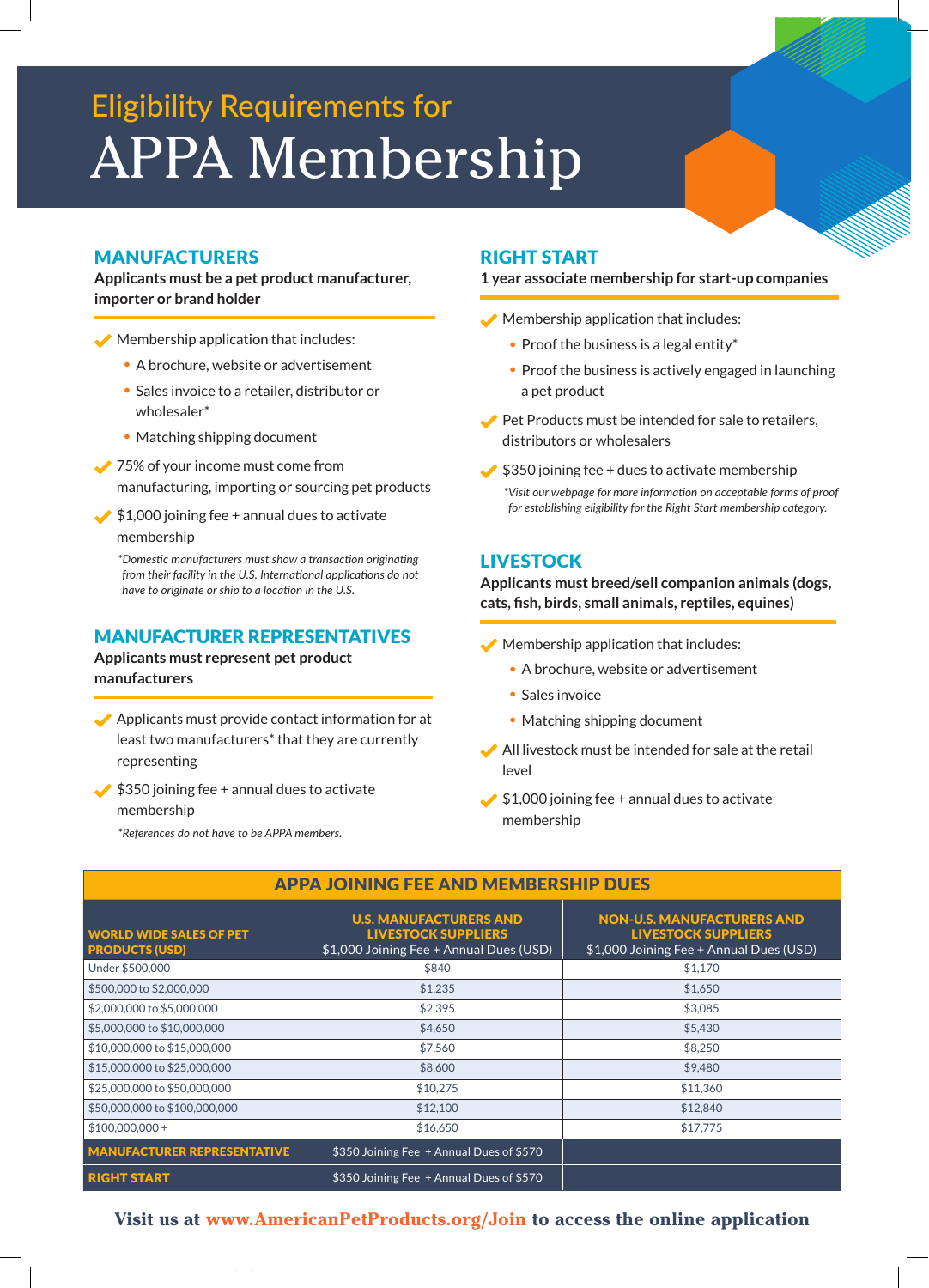





MARCH 22-24, 2023 I Orlando, Florida

# **VERYTHINGTON**

Global Pet Expo delivers the right people to move your business and the industry forward. Come network and form partnerships with everyone from pet product manufacturers, importers, retailers, thought leaders, trailblazers, and creative minds advancing the \$132 billion pet care industry. Produced by the American Pet Products Association (APPA) and Pet Industry Distributors Association (PIDA), Global Pet Expo is the premier international gathering for the pet industry.



### YOUR APPA MEMBERSHIP= Better Booth Experience

**EXCLUSIVE!** Exhibitors get access to the Global Pet Expo invitation list, which includes pre-qualified buyer registrants from the past 2 years and the 2023 advanced registration list, available 3 weeks pre-show.

APPA provides everything you need to maximize brand exposure:

- New Products Showcase & Best in Show Awards
- FREE customizable marketing resources in the Online Marketing Toolkit
- Advertising and sponsorship opportunities can boost exposure up to 4X
- Access to registered media lists, press release distribution and public relations best practices

### SHOW OFF WHAT MAKES YOU SPECIAL

Boost your visibility and profits by selecting a booth in one of the Global Pet Expo Specialty Sections:

- **WHAT'S NEW!**
- **THE NATURAL PET**
- COUNTRY PAVILIONS
- EVERYTHING AQUATIC
- **THE BOUTIQUE**

### COSTS TO EXHIBIT:

| \$28.00 per square foot** | <b>BY</b> Tuesday, Jan. 31, 2023                      |
|---------------------------|-------------------------------------------------------|
| \$30.00 per square foot** | <b>AFTER</b> Wednesday, Feb. 1, 2023                  |
| Corner booth premium      | \$200 (two-booth minimum required)                    |
| Trolley path frontage fee | \$250 per 10 ft. of frontage on main<br>trolley paths |

\*\* Standard 10' x 10' booth is equal to 100 square feet or 9 square meters